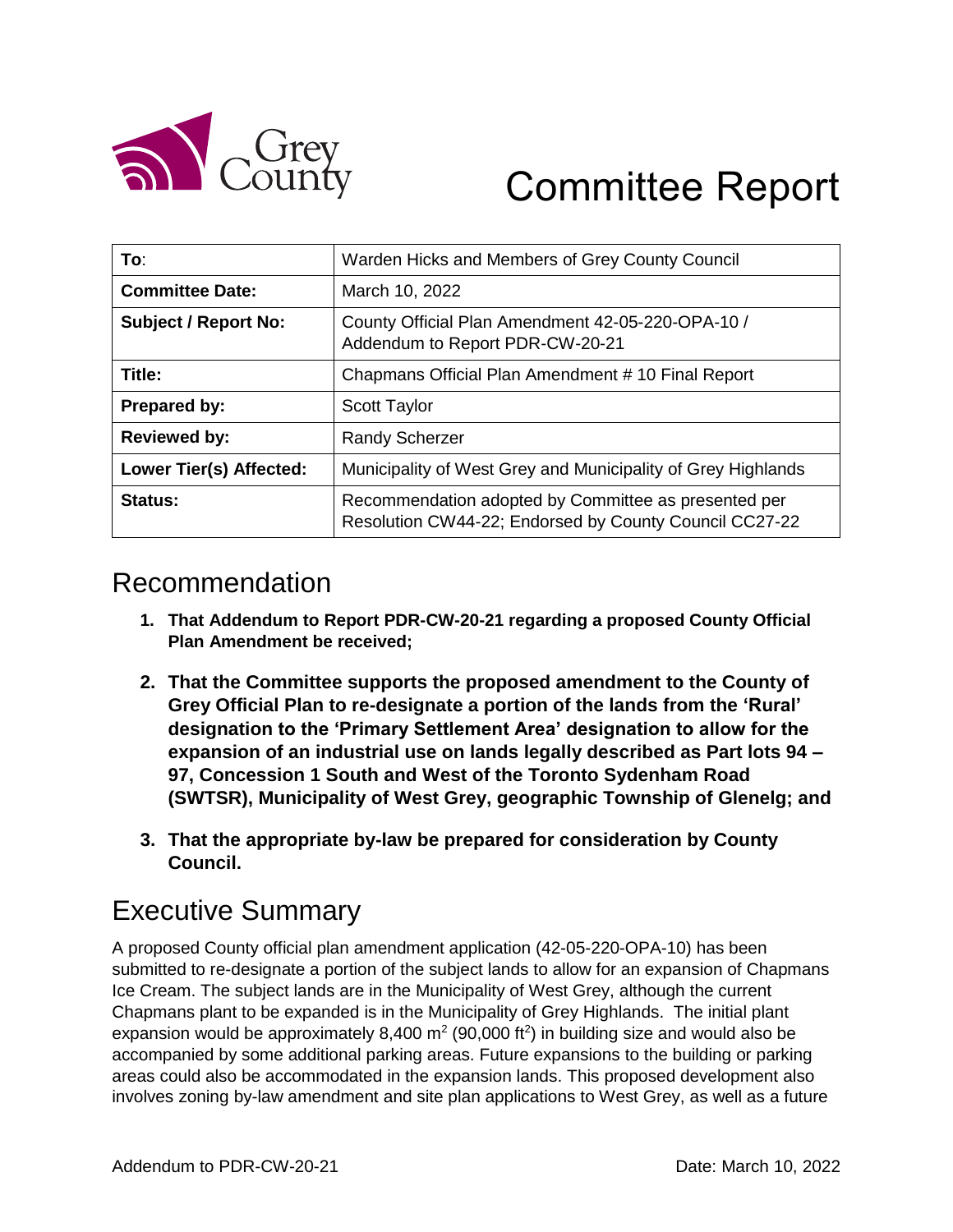agreement with West Grey and Grey Highlands. County staff are recommending approval of County Official Plan Amendment # 10.

# Background and Discussion

The County has received an application from David Chapman's Ice Cream Limited (hereafter referred to as Chapmans), represented by Ron Davidson, Land Use Planning Consultant Inc., to amend the Grey County Official Plan as it applies to the subject lands. The amendment (hereafter referred to as OPA 10), will re-designate approximately 6.6 hectares of land from the 'Rural' designation to the 'Primary Settlement Area' designation. The subject lands are approximately 44 hectares in size. There are also some designated 'Hazard Lands' on the subject property, but these lands are not within the areas to be re-designated.

Although the current Chapmans plant is in Grey Highlands, there are no practical locations on the lands in Grey Highlands to permit this expansion from both operational and land use planning perspectives. Chapmans owns the abutting lands in West Grey, a portion of which would support the expanded buildings and parking facilities. Chapmans currently employs over 800 people, and these development applications would facilitate their continued growth. The plant expansion would be municipally serviced and gain access through the existing road network. A future road access to Highway 10 will be investigated to potentially align with the new access proposed by the residential development application on the northeast side of the Highway.

The proposed development also requires an amendment to the Municipality of West Grey Zoning By-law. Following decisions on the official plan and zoning amendment applications, a site plan control application will also be required. An agreement with the Municipality of Grey Highlands regarding servicing will also be needed.

The subject lands abut the northwest boundary of Markdale, on the south side of Highway 10. The subject lands are located at 775284 Highway 10, legally described as Part lots 94 – 97, Concession 1 SWTSR, geographic Township of Glenelg, now in the Municipality of West Grey. Map 1 below shows an aerial photo of the subject lands highlighted in blue, while Map 2 shows the lands to be re-designated.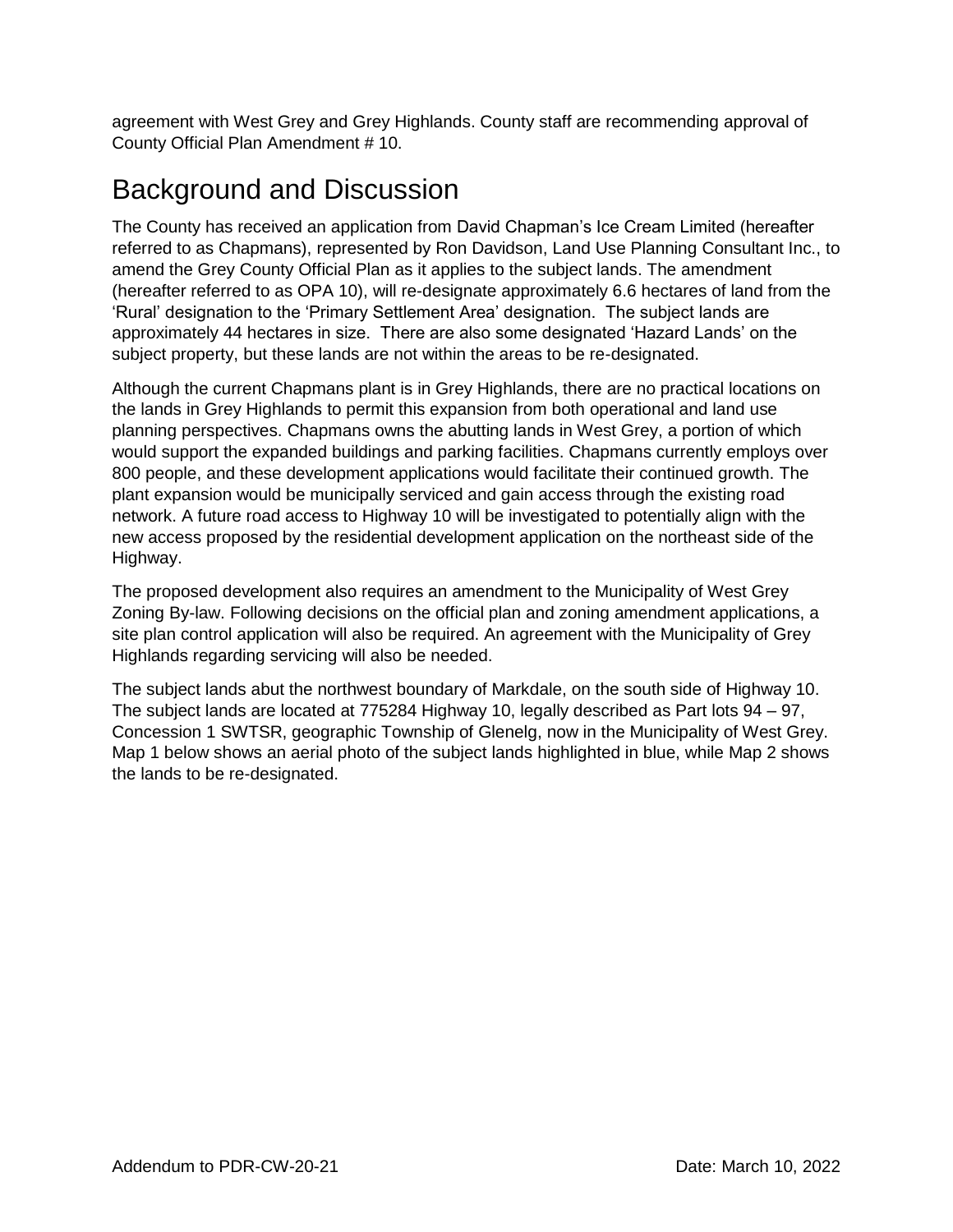

### Map 1: Airphoto of the Subject Lands

The subject lands are currently farmed. Surrounding the proposed expansion site are a mixture of residential, industrial, farmland, future development lands, sewage lagoons, and natural areas.

In support of these applications, the applicant has submitted planning, servicing, traffic, stormwater management, and ecological opinions/reports, as well as site plans. Copies of the reports and background materials can be found at the below link:

#### [Link to Background Materials](https://www.grey.ca/planning-development/planning-applications)

A joint public meeting with the Municipality of West Grey was held on Monday October 18, 2021. A link to the public meeting minutes can be found [here.](https://docs.grey.ca/share/public?nodeRef=workspace://SpacesStore/fa4cad5d-f886-4e2a-bb34-5c7c10e858ae)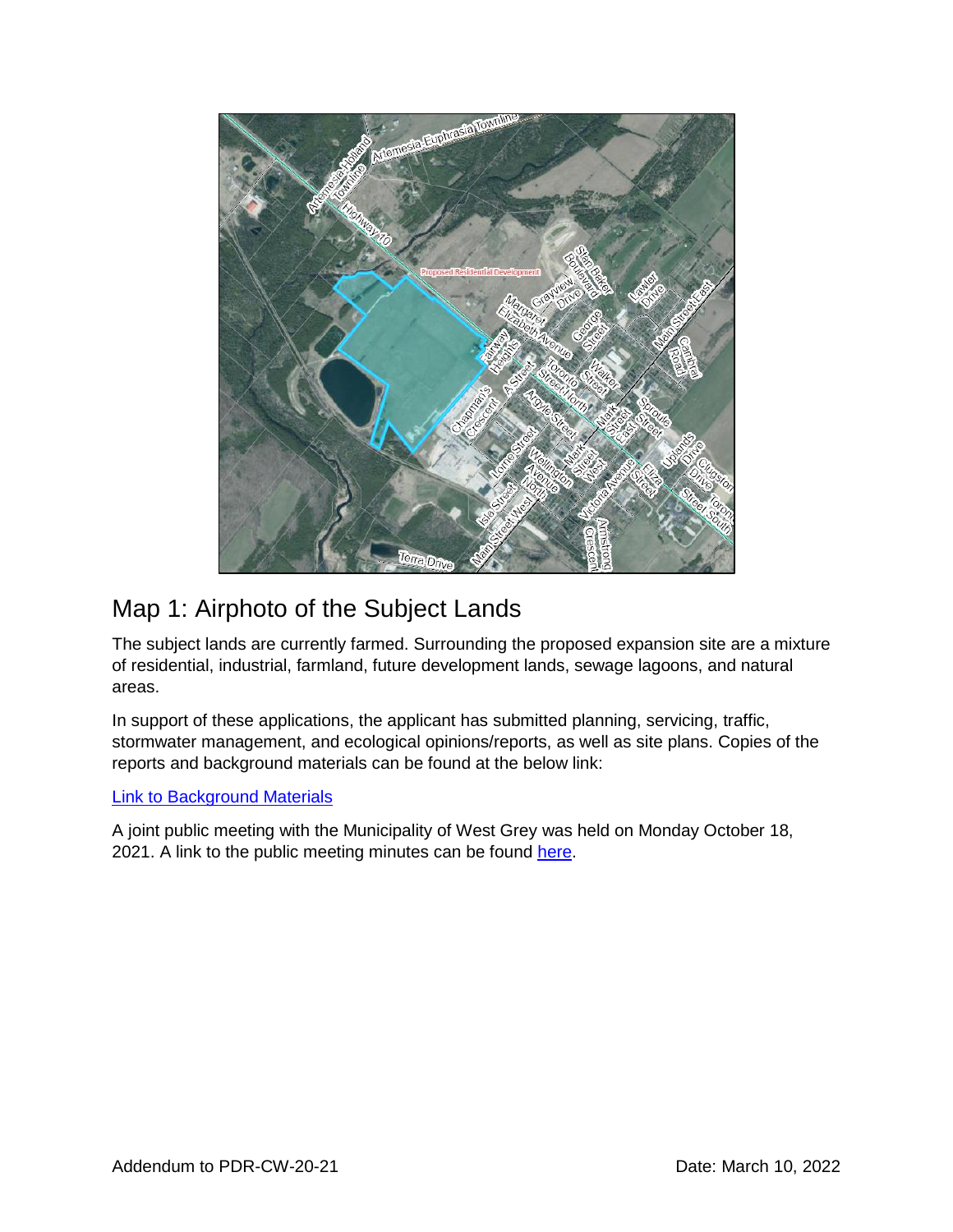

### Map 2: Proposed Expansion Lands (courtesy of Ron Davidson)

# Agency Comments Received

### **Enbridge Gas, dated September 26, 2021**

"Enbridge Gas Inc. does not object to the proposed application however, we reserve the right to amend our development conditions."

#### **Grey County Transportation staff, dated September 27, 2021**

"The County's preferred access is alternative 2 at 'A' Street on to Highway 10 or alternative 3 being a new access north of 'A' Street on to Highway 10.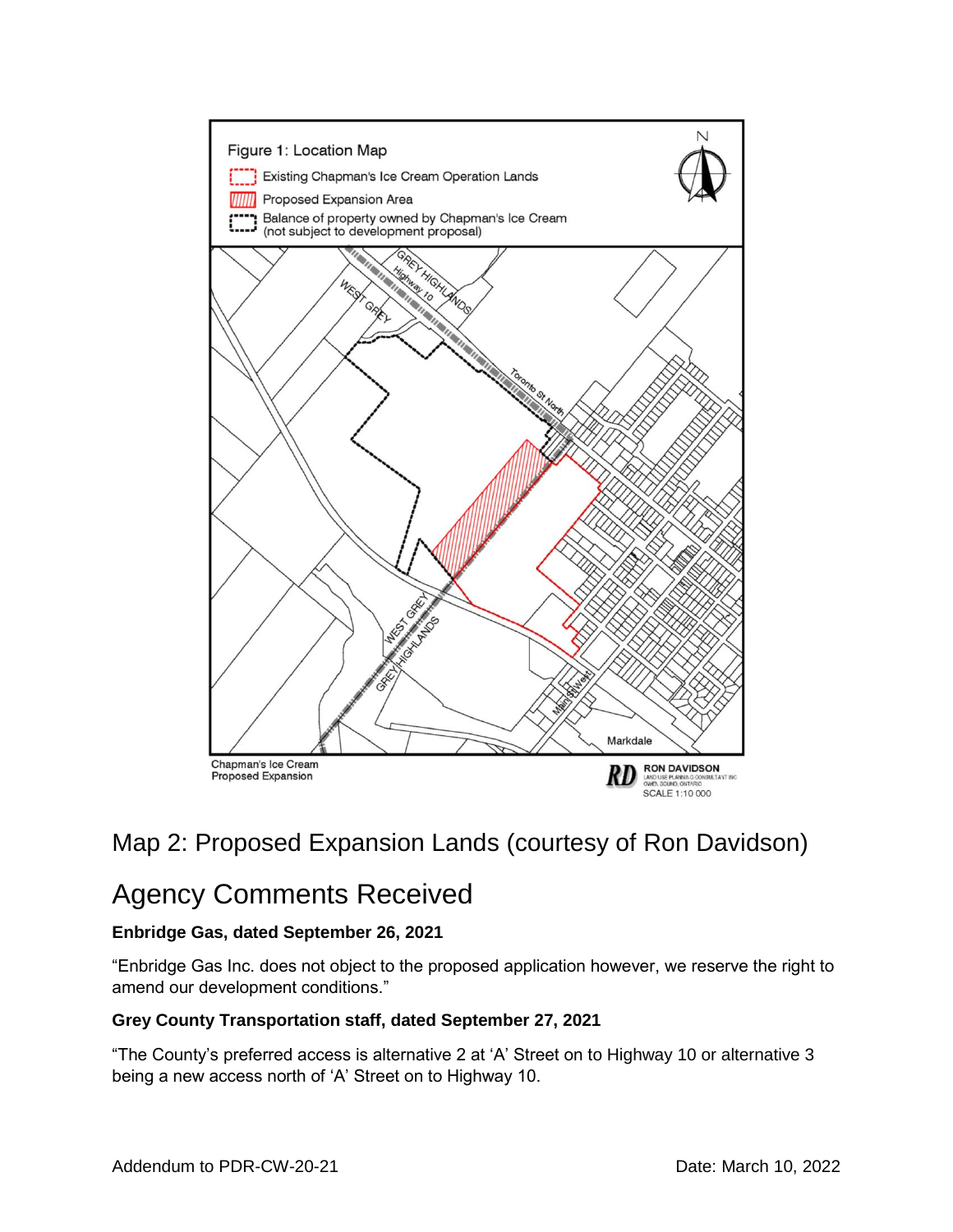Increased truck turning traffic at the Grey Road 12 and Highway 10 intersection is not sustainable as any improvements to that intersection are extremely limited based on existing conditions. Any required upgrades would be at the developers cost.

The continued truck use of the Wellington Street access on to Grey Road 12 for the short-term would require truck turning improvements and potential property acquisitions at the developers cost. These improvements would require County Transportation Services approval.

An Encroachment Permit would also be required for any works within a County Road Allowance."

#### **Grey County Forestry Trails staff, dated September 27, 2021**

"Provided any on-site drainage is not directed towards the Rail Trail, County staff do not have any concerns with regard to the proposal."

### **Saugeen Valley Conservation Authority (SVCA), dated September 30, 2021**

"SVCA staff has reviewed this application in accordance with our agreement with the Municipality of West Grey and as a service provider to the County of Grey. We have also reviewed the proposed as per our mandated responsibilities for natural hazard management, including our regulatory role under the Conservation Authorities Act.

SVCA staff find the applications for OPA and ZBLA acceptable.

Given the above comments, it is the opinion of the SVCA staff that:

- 1) Consistency with Section 3.1, Natural Hazard policies of the PPS has been demonstrated.
- 2) Consistency with Section 2.1, Natural Heritage policies of the PPS has been demonstrated; with the exception of habitat of endangered and threatened species, which the applicant must address.
- 3) Consistency with local planning policies for natural hazards and natural heritage has been demonstrated; with the exception of habitat of endangered and threatened species, which the applicant must address."

#### **Municipality of Grey Highlands staff, dated September 29, 2021**

"Grey Highlands staff have reviewed the proposal and offer the following comments. Please note that Planning staff do not have any concerns associated with the proposed planning amendments.

The existing Chapmans Ice Cream Plant is located within the Municipality of Grey Highlands, as such all existing servicing and transportation networks associated with the existing operation are located in Grey Highlands, and are serviced by Grey Highlands roads, sewer, water, and stormwater infrastructure. It is our understanding that many of these existing services will be extended to service the proposed expansion. As these service extensions may have an impact on municipal infrastructure, Grey Highlands requests that the Municipality be included in any infrastructure review and approval processes associated with this development. Specifically, Grey Highlands requests the opportunity to be involved in the following matters associated with this development: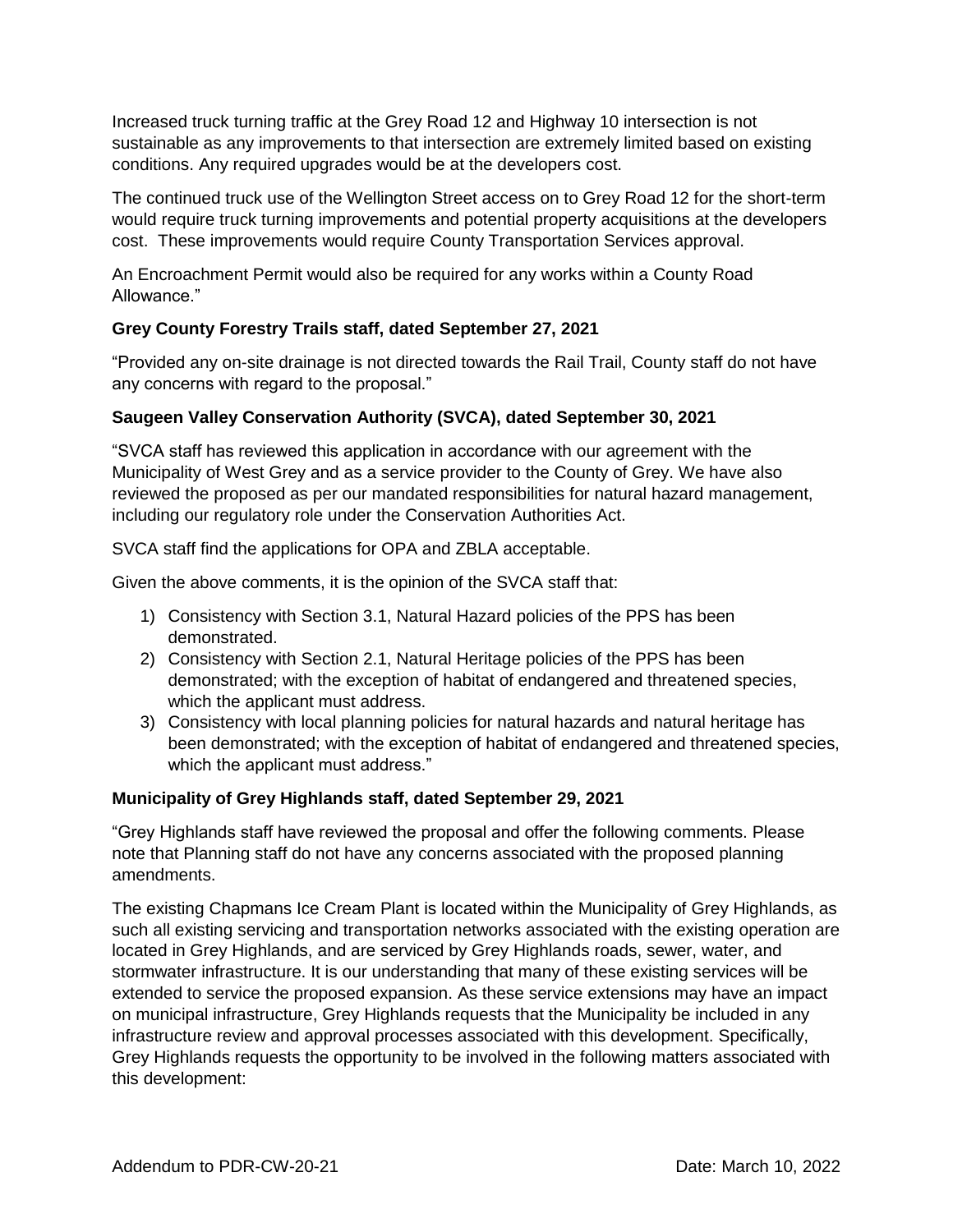- 1. The review and approval of any site plan approvals and agreements.
- 2. The review and approval of any servicing studies and plans.
- 3. The review and approval of any stormwater management studies and plans.
- 4. The review and approval of any traffic impact and routing studies and plans.
- 5. The review and approval of any building permit applications.
- 6. The review and approval of any development or servicing agreements.

Please also note that Grey Highlands may also suggest that some of the above studies be peer reviewed."

### **Municipality of West Grey and Municipality of Grey Highlands dated February 9, 2022**

On-going discussions between West Grey, Grey Highlands, and Grey County have been occurring throughout the development review process. These discussions have also included a third-party peer review, completed on behalf of all three parties, of the engineering submissions. Staff from West Grey, Grey Highlands and Grey County met with Chapmans and their development team on February  $9<sup>th</sup>$  to discuss the outcomes of the peer review, and next steps. Staff from West Grey and Grey Highlands indicated support for Grey County proceeding with a decision on OPA 10. Additional detailed design matters still need to be addressed, but those details can be assessed at the site plan control stage. It was agreed that the zoning could proceed with a holding symbol to recognize the need for site plan approval and a servicing agreement between West Grey and Grey Highlands.

# Public Comments Received

Verbal comments were made at the public meeting by Sean Coll, who asked about access to Highway 10 for this development. No further written or verbal comments by the public were received on this application.

# Analysis of Planning Issues

In rendering decisions, planning authorities must have regard to matters of Provincial interest under the *Planning Act* and be consistent with the Provincial Policy Statement (PPS). Decisions within the County must also conform to the County of Grey Official Plan and any provincial or municipal plans in force and effect. The subject lands are not covered by the Niagara Escarpment Plan or any other provincial plan. The Municipality of West Grey's Official Plan only covers Durham and Neustadt, and these lands are outside of the Municipality of Grey Highlands, as such these lands are not covered by any municipal official plans.

### Provincial Legislation – The Planning Act

Most notable to the proposed OPA 10 are the following matters of provincial interest from the *Planning Act*, which have been considered with this application.

*(a) the protection of ecological systems, including natural areas, features and functions,*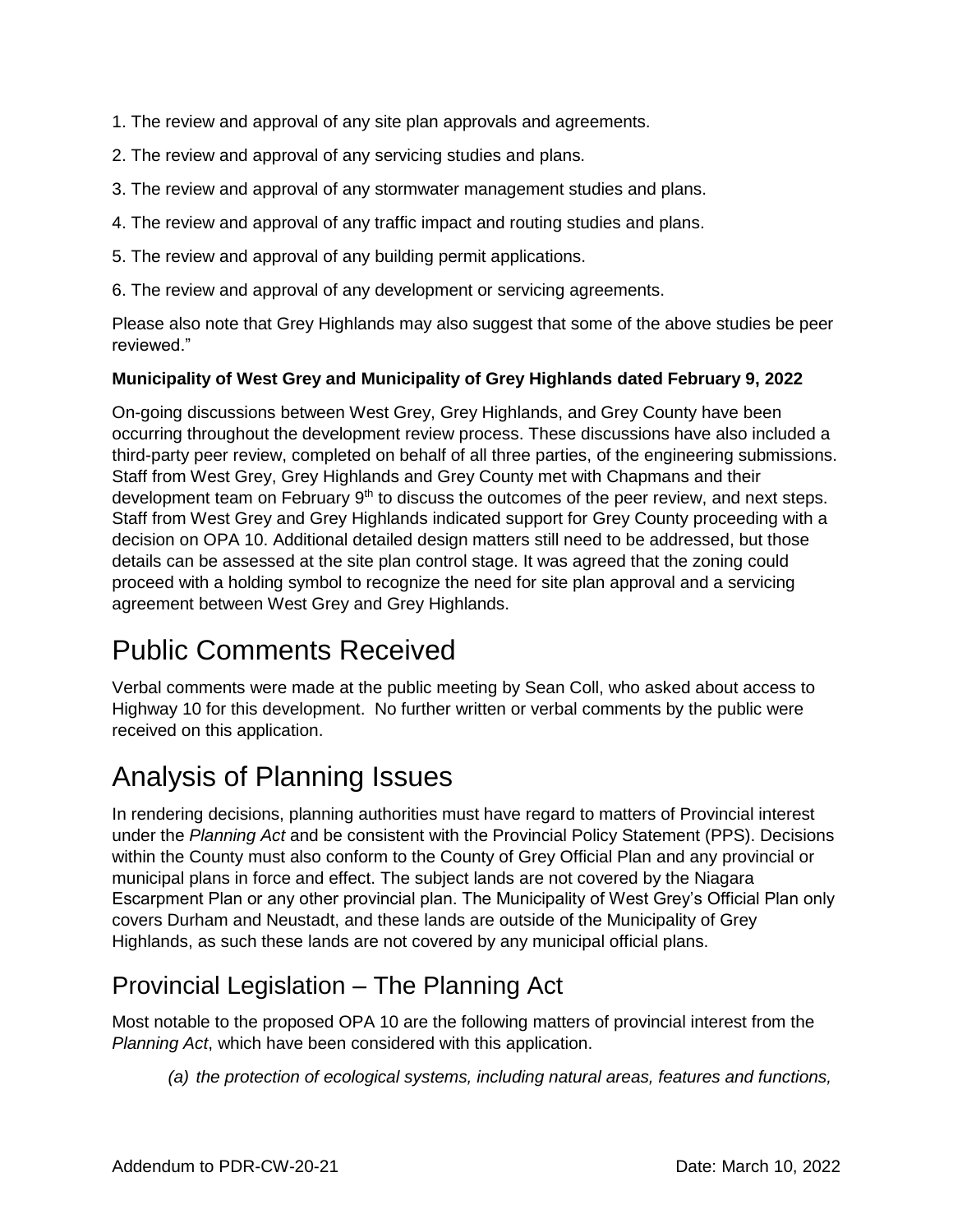The County Official Plan does not map any significant natural heritage features on the subject expansion lands. Off-site and in other areas of the Chapmans property, there are some Significant Woodlands, Significant Valleylands, and other identified wetlands, which will not be impacted by OPA 10.

The SVCA flagged the potential for endangered or threatened species habitat on the subject lands, and recommended further investigation be completed. In response to these comments, Chapmans provided an opinion from an ecologist. It was noted that there could be potential for Bobolink and Eastern Meadowlark habitat (both of these species are protected under the *Endangered Species Act*) on the subject lands. Further field work is going to be completed in spring of 2022 and Chapmans will be completing the submission of a Notice of Activity and a habitat management plan through the Ministry of the Environment, Conservation and Parks (MECP)'s Registry (Section 23.6 of the ESA's O. Reg. 242/08). As part of this process Chapmans will be completing the following steps as summarized by Ecologist Natalie Dunn.

*"The notice will be for the removal of habitat associated with the disturbance envelope for the proposed facility. The habitat management plan will describe the location, preparation, and management of the compensation habitat. The compensation habitat proposed will be equal or greater than the habitat being removed. The new or enhanced habitat will be in the same ecoregion as the area where the development will be carried out. The new or enhanced habitat must be monitored for 5 years and managed for 20 years."*

The implementation of above can be controlled through site plan control and/or through a separate agreement, should the new or enhanced habitat be located off-site.

*(b) the protection of agricultural resources of the Province,*

The subject lands are designated as Rural in the County Official Plan, and as such are not considered to be prime agricultural lands.

### *(e) the supply, efficient use and conservation of energy and water,*

The proposed expansion will be serviced with municipal water and sewer services from the Municipality of Grey Highlands. An agreement between Grey Highlands and West Grey will be needed for the extension of services. A holding symbol will be placed on the zoning for the lands to ensure development cannot proceed until the servicing agreement is in place. County staff have shared examples of servicing agreements between other municipalities, with West Grey and Grey Highlands, which will help form the basis for this future agreement.

*(k) the adequate provision of employment opportunities,*

Chapmans currently employs over 800 people, and these development applications would facilitate their continued growth.

### *(m) the co-ordination of planning activities of public bodies,*

West Grey, Grey Highlands, and Grey County have all been coordinating review of these applications, including using a joint peer reviewer for all three parties. SVCA have provided supportive comments, and future discussions will be required with the Ministry of Transportation (MTO) should a future access onto the Highway be contemplated.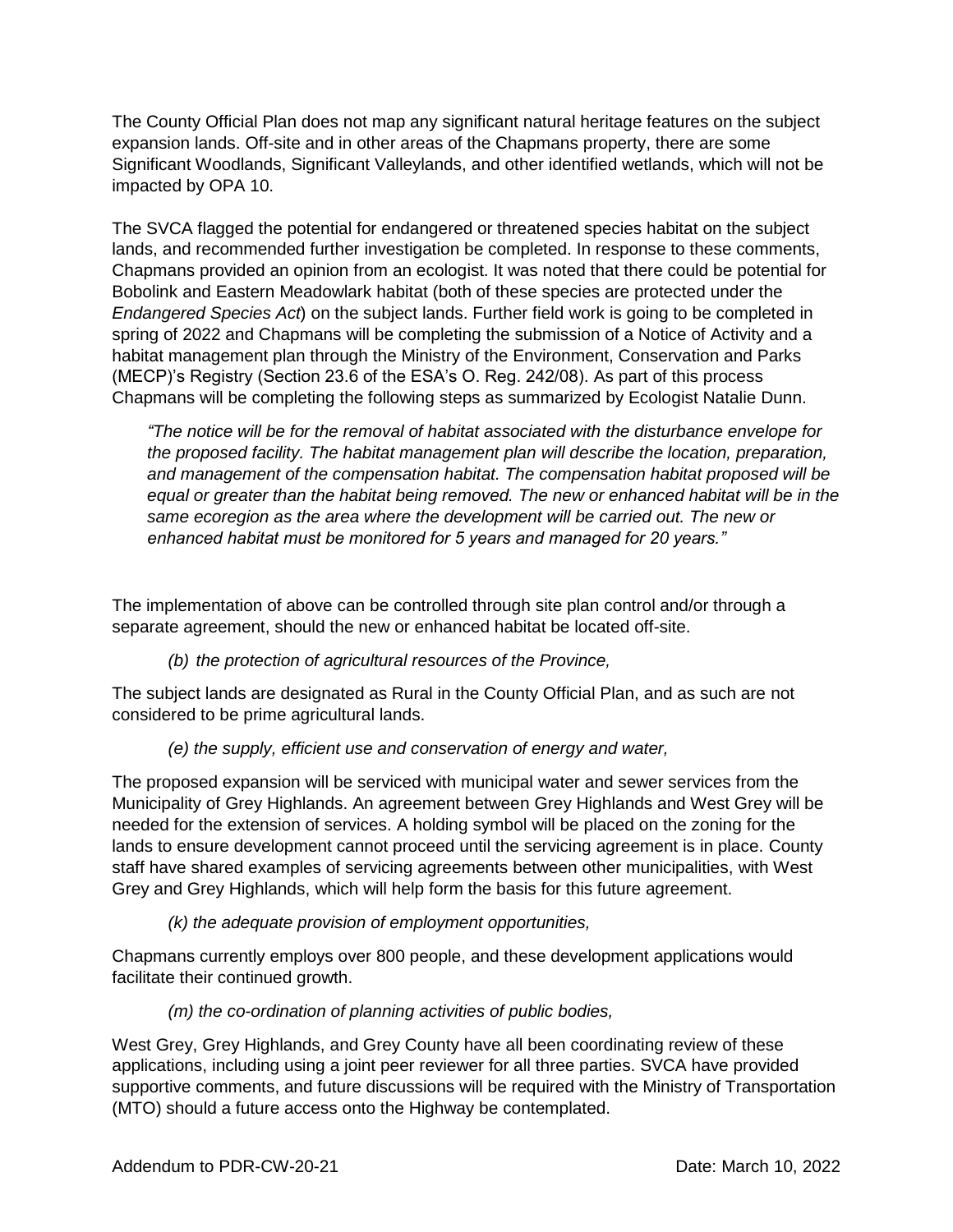### *(o) the protection of public health and safety, and*

The proposed expansion is outside of any areas of natural hazard. This development is being proposed in proximity to Grey Highlands' sewage lagoons, and a former landfill site. Based on the proximity to the sewage lagoons, residential development is unlikely to be contemplated for this site. That said, the expansion of this industrial use is not viewed as incompatible with the nearby lagoons. With respect to the former landfill site, a MECP D-4 Guideline study has been conducted by the Municipality of Grey Highlands, and determined that these lands are outside of any methane or leachate impacted areas.

A small portion of the subject lands are mapped as being partially within a Wellhead Protection Area (WHPA) 'D'. There are no anticipated further impacts on this WHPA as a result of the proposed expansion. Staff would note that the existing Chapmans plant is also entirely within the WHPA.

### *(p) the appropriate location of growth and development.*

The location of the proposed expansion is the only feasible location for Chapmans additional growth, given the development of their existing property, and lack of any further suitable lands available. As noted above, the subject lands would be unsuitable for other types of urban growth given the proximity to the municipal sewage lagoons. Staff are satisfied that the subject lands represent an appropriate location for the Chapmans expansion.

Proposed OPA 10 has regard for matters of provincial interest under the *Planning Act.*

### Provincial Policy Statement (PPS 2020)

Section 1 of the PPS promotes development and redevelopment within settlement areas on municipal services. The proposed development will be on municipal services, but will represent a small expansion to the settlement area.

Section 1.1.3.8 contains policies with respect to expanding a settlement area and requires that a comprehensive review be submitted in support of such proposals. This section also notes that; *"In undertaking a comprehensive review, the level of detail of the assessment should correspond with the complexity and scale of the settlement boundary expansion or development proposal."* This settlement area expansion is a little different from others across the County, in that the expansion is needed onto the existing ice cream plant, therefore there is little opportunity to explore alternate locations. Normally through a comprehensive review one would look at other suitable locations in the settlement area first, and if no suitable locations were found then a settlement area expansion would be considered by looking to the east, west, north, and south of the existing settlement area. In this case there were no suitable lands in the settlement area to facilitate this expansion. A fulsome review of all the lands on the periphery of the settlement area was not conducted, based on the need to expand the existing plant and the operational efficiencies that come with constructing a building abutting the current plant.

Section 1.2.6 of the PPS relates to land use compatibility and the need to mitigate any impacts between major facilities and sensitive land uses. Staff are satisfied that the proposed expansion is duly buffered from the residential lands to the northeast, and will not be incompatible with the neighbouring sewage lagoons.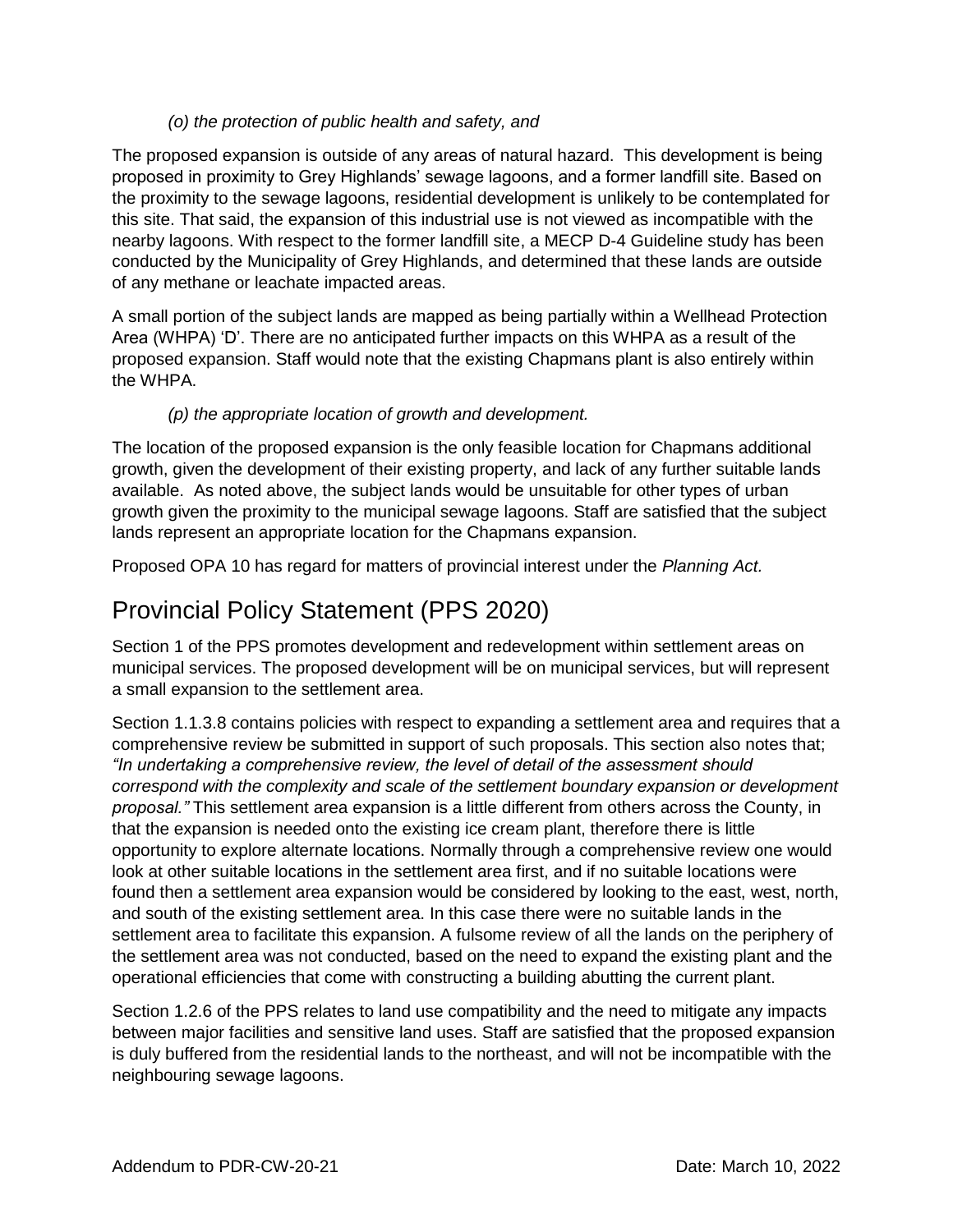Section 1.3 provides policy direction on employment areas. Chapmans is one of the County's largest employers. Allowing for the expansion of their operation provides them the ability to continue to grow and offer further employment opportunities to the residents of Grey County. Continued residential growth in Markdale, as seen through recent planning approvals, and application submissions, will provide residents a good opportunity to live and work in this part of the County.

Other sections of the PPS cover similar subject matter as the *Planning Act* including the protection of the environment, avoidance of natural or human-made hazards, etc.

Staff are satisfied that OPA 10 is consistent with the Provincial Policy Statement.

# County of Grey Official Plan

Similar to the PPS, the County Plan contains policies on directing the majority of new development to settlement areas and only expanding settlement areas at the time of comprehensive review. As noted earlier in this report, the subject lands are Rural, but abut the Primary Settlement Area of Markdale. There is currently no opportunity to expand the plant elsewhere within Markdale and the expansion is a natural extension of the existing plant from an operations perspective. The Primary Settlement Area designation will permit the building and parking expansions, in accordance with any zoning and site plan control provisions applied to the property. The proposed development will be outside of the designated Hazard Lands onsite.

Portions of the subject lands are within a Wellhead Protection Area (WHPA)-D, Significant Valleylands, and Other Identified Wetlands. Only WHPA D impacts the expansion lands, while the other environmental features are located outside of the expansion area. There are also some Significant Woodlands on lands adjacent to this property. These matters have generally been addressed in the review of the *Planning Act* and the PPS.

There is no additional water being directed to the County's CP Rail Trail, and no impacts are anticipated to the trail.

Section 8 of the Plan provides policies on roads and transportation. Chapmans has a significant volume of employees and truck traffic using the current plant. The proposed expansion will result in some increased traffic. Review of this application has generated discussion between County Transportation Services, as well as West Grey and Grey Highlands staff. As part of the site plan application and the review of the residential development across the Highway, there will be additional discussions on potential Highway access and/or any improvements needed to the County or municipal road networks as a result of the Chapmans application.

County staff are satisfied that the proposed OPA 10 conforms to the goals and objectives of the County Official Plan.

# Legal and Legislated Requirements

The application was processed in accordance with the Planning Act.

# Financial and Resource Implications